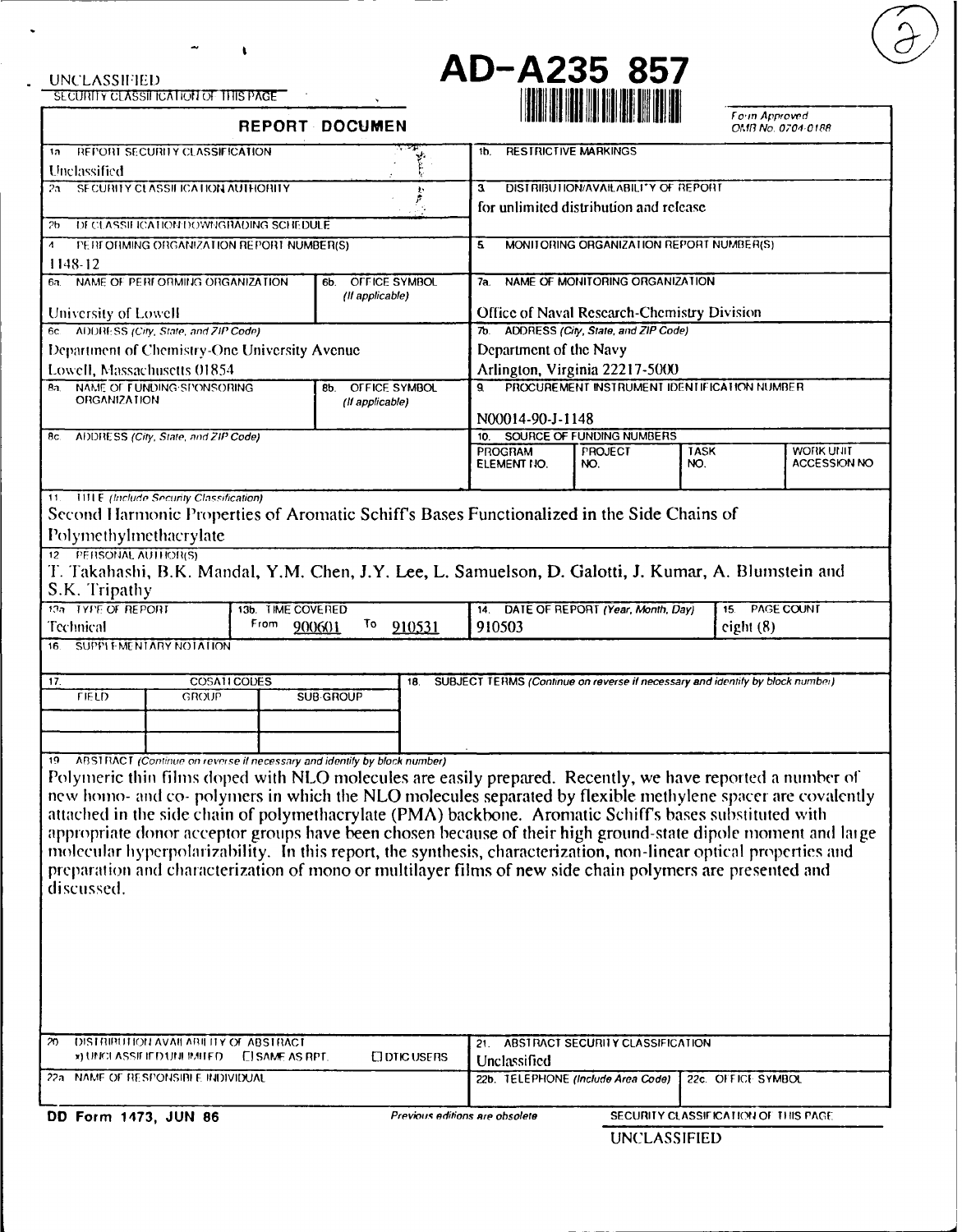|  | ï |   |                           |
|--|---|---|---------------------------|
|  |   | ٠ |                           |
|  |   | ٠ | 计电                        |
|  |   |   | ŗ.                        |
|  |   |   |                           |
|  |   |   | $\frac{1}{2}$<br>ă.<br>r. |
|  |   |   |                           |

 $\Gamma$  and  $\Gamma$ 

ويتنازل والأداري

 $\sim$  3/07

Special

 $\mathcal{L}(\mathcal{A})$  , where

District

Dise

 $A -$ 

## **OFFICE OF NAVAL RESEARCH**

GRANT **N00014-90-J-1** 148

R&T Code 4132016

Technical Report No. 12

Second Harmonic Properties of Aromatic Schiff's Bases Functionalized in the Side Chains of-Polymethylmethacrylate

**by**

T. Takahashi, B.K. Mandal, Y.M. Chen, **J.Y.** Lee, L. Samuelson, **D.** Galotti, **J.** Kumar, **A.** Blurnstein \*\* and S.K. Tripathy

to be published in

Proceedings of International Symposium on Non Linear Optical Materials University of Texas at **El** Paso October **28 -** November 2, **1990**

> University of Lowell Department of Chemistry Lowell, Massachusetts

> > May **3, 1991**

Reproduction in whole or in part is permitted for any purpose of the United States Government

This document has been approved for public release and sale; its distribution is unlimited.

**91** 5 23 **011** 

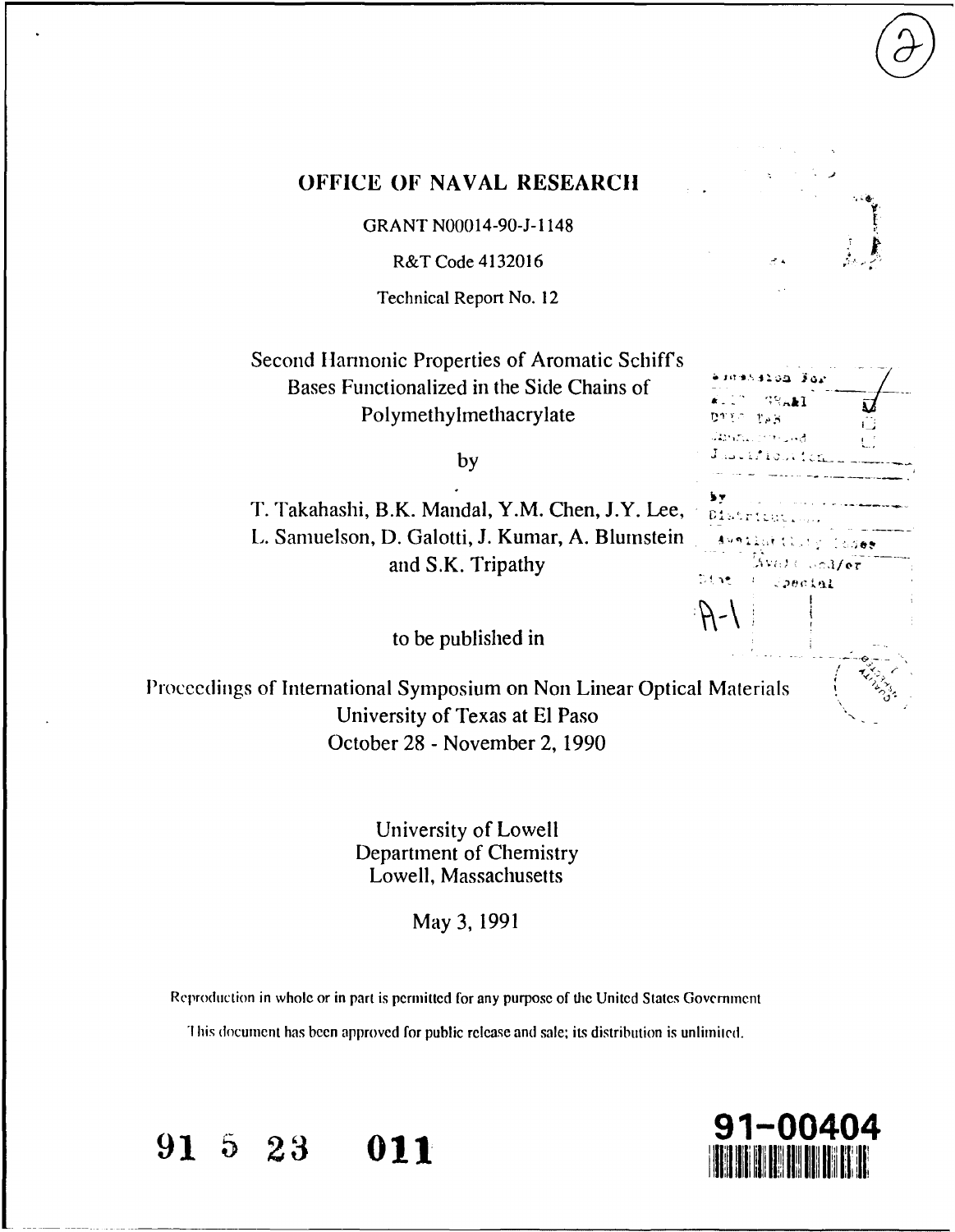## **SECOND HARMONIC PROPERTIES OF AROMATIC SCHIFF'S BASES FUNCTIONALIZED IN** THE SIDE **CHAINS** OF POLYMETHYLMETHACRYLATE

T. Takahashi\*\*, B. K. Mandal, Y. M. Chen\*, J. Y. Lee, L. Samuelson\*\*\*, **D.** Galotti\*, **J.** Kumar\*, **A.** Blumstein and **S.** K. Tripathy Departments of Chemistry and Physics\*, University of Lowell, MA 01854 \*\* Visiting research scientist, Sekisui Chemical Co. Ltd., Japan \*\*\* Biotechnology Branch, U. S. Army Labs, Natick, MA 01760

# **Introduction**

During the past decade. the nonlinear optical (NLO) properties of organic materials have been extensively investigated. It has been established that the delocalized  $\pi$ -electronic systems of acentric aromatic molecules can lead to higher second order NLO coefficients than those of traditional inorganic materials. A number of potential applications, viz. second-harmonic generation (SHG), frequency mixing, electro-optic modulation, optical parametric amplification and oscillation have been proposed. The major opportunity associated with the organic materials is the design and synthesis of dipolar molecules with noncentrosymmetric structure and large molecular hyperpolarizability. This is a prerequisite for second order optical effects. In addition, noncentrosymmetric alignment of the molecules on the macroscopic level is essentially necessary.

Polymeric thin films doped with NLO molecules are easily prepared. However, the limited solubility of NLO active molecules in a host polymeric matrix and the fast relaxation of second order properties of poled polymeric films are the major disadvantages. Side chain polymers have attracted attention since a large number of NLO molecules can be covalently attached to the polymer chain and hence possess higher optical nonlinearities with slow relaxation compared to doped polymer systems<sup>1,2</sup>

Recently, we have reported a number of new homo- and copolymers in which the NLO molecules separated by flexible methylene spacer are covalently attached in the side chain of polymethacrylate (PMA) backbone. Aromatic Schiff's bases substituted with appropriate donor acceptor groups have been chosen because of their high groundstai, dipole moment and large molecular hyperpolarizability<sup>3</sup>.

The Langmuir-Blodgett (LB) technique is capable of producing high quality, oriented films of organic materials. The close control of layer

*/*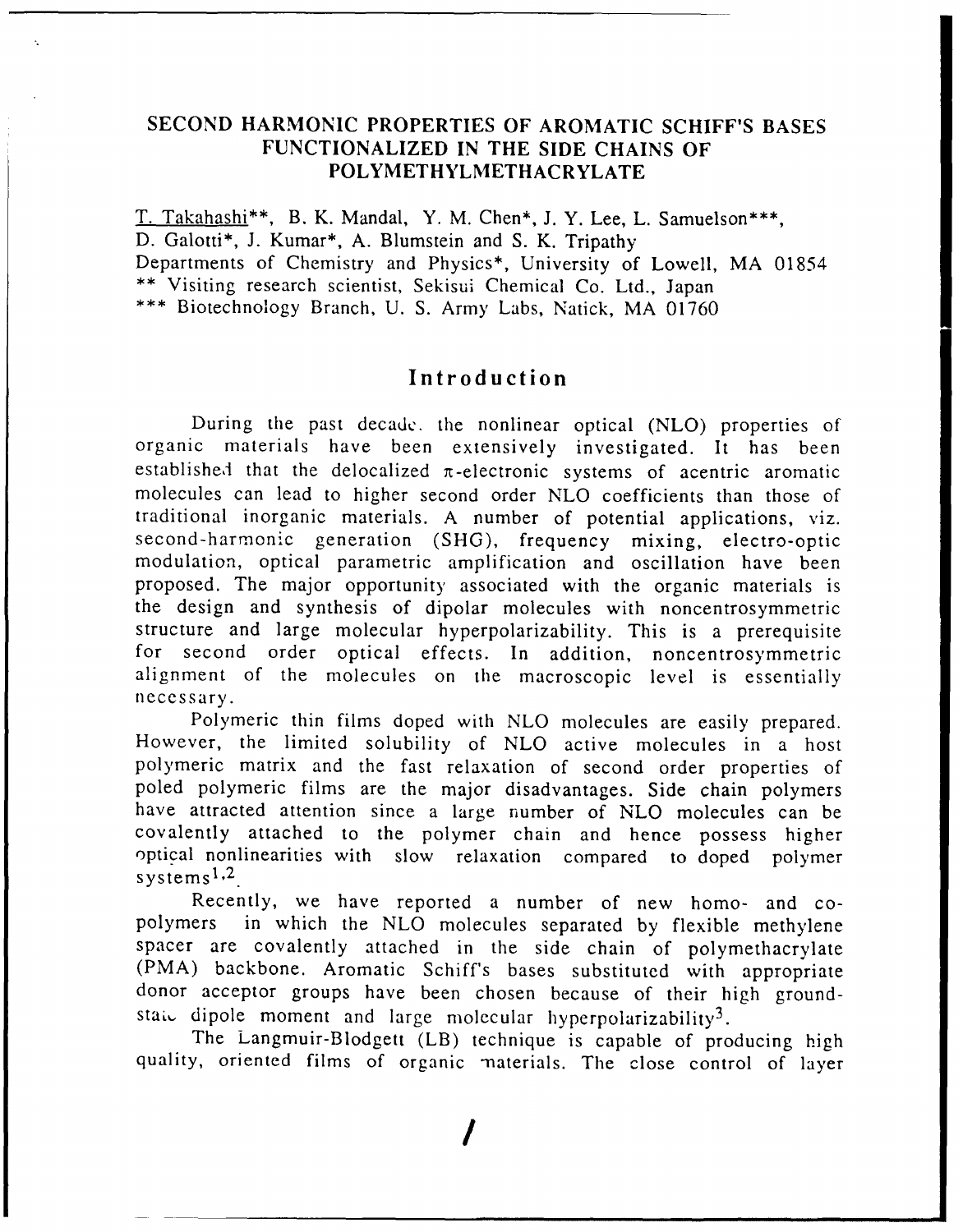thickness and molecular orientation makes this technique particularly attractive for application of NLO molecules<sup>4</sup>. In this way, the alignment of the NLO moieties can be expected to be achieved without the poling procedure. In this report, the synthesis, characterization, non-linear optical properties and preparation and characterization of mono or multilayer films of new side chain polymers are presented and discussed.

# **Experimental**

#### *Polymer Synthesis*

In a four-step procedure, Schiff's bases, substituted with acceptor and donor groups in para positions, were prepared by the condensation of amine and aldehyde. Hydroxy-terminated octamethylene spacer was attached by reacting the mono-sodium salt of Schiff's base with 1 bromooctanol. Esterfication with methacryloylchloride produced the desired monomer. Homo- and copolymer were synthesized from corresponding methacrylate monomers by radical polymerization(Fig.1). The synthesis of these molecules has been reported in our earlier communication<sup>5</sup>

### *Processing and Poling*

Polymers were dissolved in 1,4-dioxane (about 10% wt/vol) and filtered through  $0.5 \mu m$  membrane filter and then spin coated on the glass plates at 2000-4000 rpm. The corona poling technique was used to align the NLO molecules<sup>6</sup>. The poling temperature was close to  $T_g$  of copolymer 2(Tab.1.). The poling voltage on the corona wire was maintained at  $5.5$  kV while a corona current of approximately 1.6  $\mu$ A was established. The poling field was kept on during both the heating and the cooling cycles.

#### *NLO measurements*

Measurements were made on a Q-switched Nd:YAG laser (Quantel 660A) in which a polarized beam of 1064 nm wavelength was passed through the sample. The fundamental wave was blocked using CuS04 solution and a 532 nm interference filter was used to allow the second harmonic wavelength to pass. The SH signal was detected by a photomultiplier tube (PMT) then amplified and averaged in a boxcar integrator.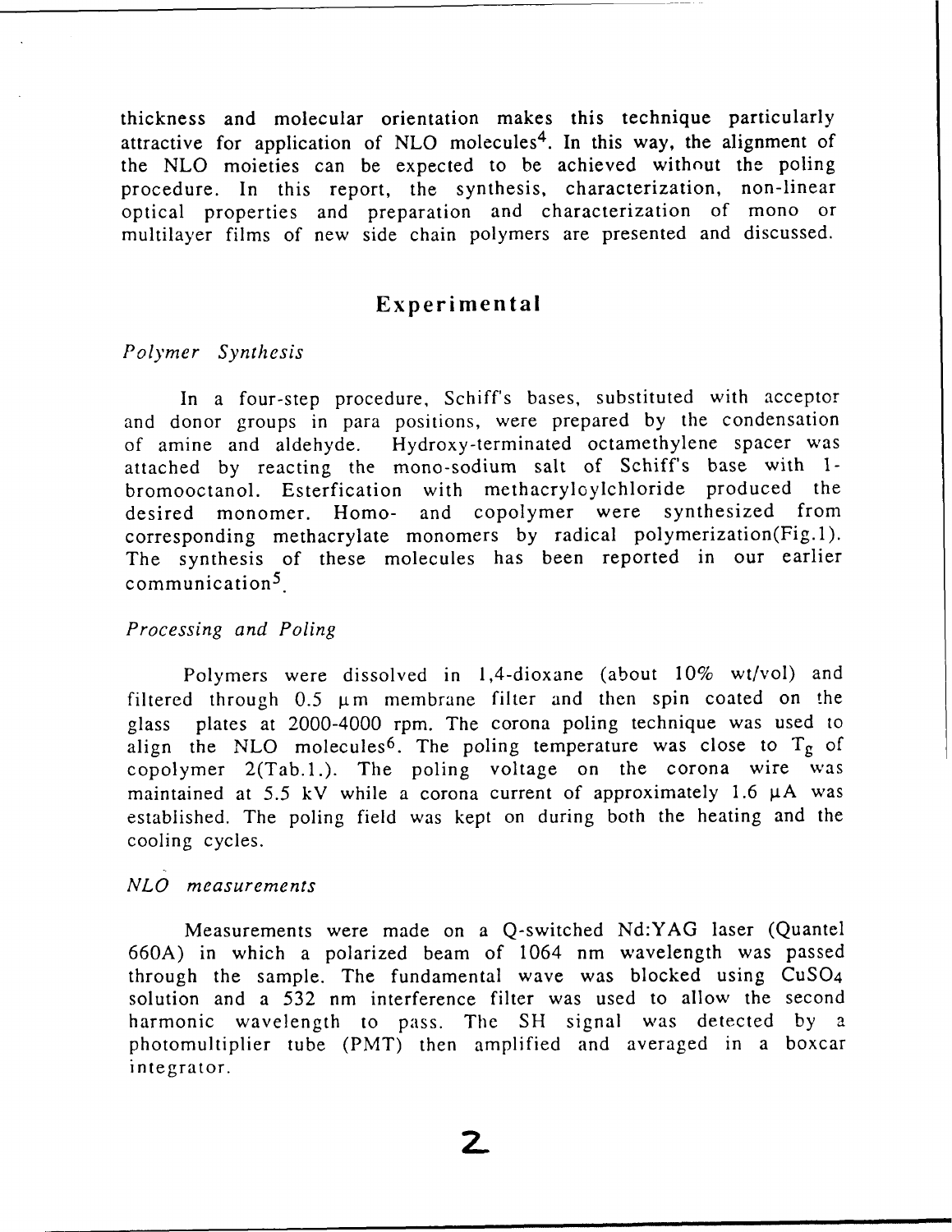### *Preparation of LB Films*

The LB equipment used in this work included both Lauda MGW film balance and a moving wall method LB film deposition apparatus (Nippon Laser & Electronics  $(NL-LB-240-MWC))^7$  The moving wall apparatus consisted of a Teflon trough, two teflon barriers (one is fixed and the other is moveable) and teflon coated moving (side) walls. The width of the moving wall is the same as that of the substrate (50 mm) to prevent shear flow of the monolayer during deposition. The moving wall is designed to move simultaneously with the moving barrier during compression and deposition to prevent friction between the monolayer edges and wall. The surface pressure of the monolayer is continuously monitored using the Wilhelmy plate method.

Polymers were dissolved in chloroform to a concentration of approximately 0.6 mg/ml, and filtered through a 1  $\mu$ m membrane filter and spread onto either pure water or  $2x10^{-4}$  M CdCl<sub>2</sub> subphases. Millipore Milli-Q system was used for subphase preparation and a constant temperature bath was used to control the subphase temperature (20'C). Mono- and multilayer films were transfered onto hydrophilic glass substrates using the vertical deposition technique. Multilayers were obtained by repeating the procedure.

## **Result and Discussion**

### *Polymer Characterization*

All polymers have been characterized by elemental analyses, GPC, <sup>1</sup>H-NMR, DSC, TGA, IR and UV. Physical properties of the polymers are listed in Tab.1. The molecular weight of the homopolymers were very low as indicated by the GPC. Two copolymers have been synthesized from the following two standpoints. One is to obtain high molecular weight polymer in which the movement of side chains is more efficiently restricted compared with low molecular weight polymer. The other is to increase the flexibility of the polymer backbone to optimize the deposition of mono- or multilayered LB films. High molecular weight product was obtained as the proportion of methylmethacrylate (MMA) was increased. Copolymers were synthesized by copolymerization of MMA and M5C8MA (Fig.l.) using 5 **:1** and 18 **:1** ratio. Elemental analyses indicate that the ratio between the MMA and M5CSMA segments is 2.5 in copolymer 1 and 9.5 in copolymer 2.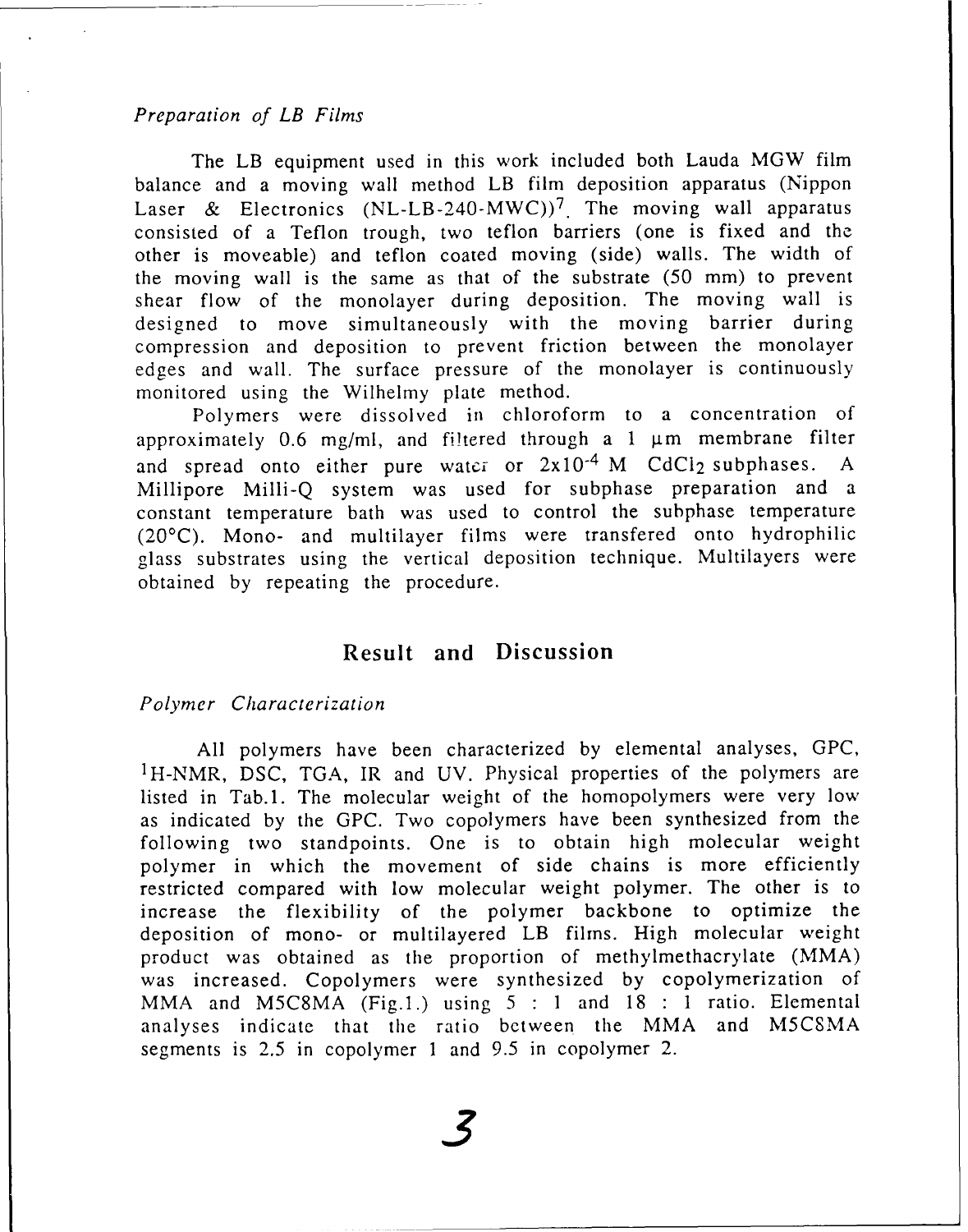Polymers showed the visible absorption cut-off wavelength well before the wavelength of SH frequency at 532 nm. Lower  $T_g$  values compared to PMMA  $(T_g = 104 \text{ °C})$  were observed in all cases due to the internal plasticizing effect arising from the flexible octamethylene spacer group in the side chain.

## *SHG Pruperties*

The NLO coefficient  $d_{33}$  of copolymer 2 was obtained by comparing the SHG intensity of copolymer 2 with the SHG intensity of fused quartz  $(d_{11} \text{ coefficient})$  as the reference material. The d<sub>33</sub> for copolymei 2, was found to be about 3 pm/V at 1064 nm. In general, the aligned NLO molecules exhibit slow relaxation when the poling field is withdrawn. The retention of the SHG intensity of copolymer 2 was found to be better than the guest host systems (Fig.2), This is due to the fact that NLO molecules are linked covelently in the side chains of the PMA backbone. The movement of NLO molecules are restricted relatively. The detailed linear and nonlinear optical properties of copolymer 2 will be published elsewhere <sup>8</sup> .

## *Characterization of LB Films*

It was extremely difficult to achieve complete vertical transfer onto glass substrates using the Lauda Film Balance. Typically transfer ratio of only 20-30 % were achieved on each pass. It is believed that this difficulty is due to the extreme rigidity of the polymeric monolayer film. Therefore, monolayer characterization and transfer were pursued on the Nippon Laser & Electronics(NLE) trough using the moving wall method.

The pressure-area isotherm of PM5C8MA is shown in Fig.3. It indicates the molecules begin to pack into the expanded state at an area per molecules of approximately  $65 \text{ Å}^2$  per monomer unit. As compression continues, a long plateau region occurs at relatively low surface pressure. The isotherm then becomes steeper with a limiting molecular area of about 35 **A2** and a collapse pressure of 20 mN/m. This behavior suggests that at low surface pressure the polar group of the polymer side chains are lying fiat on the subphase surface, with the hydrocarbon backbone protruding away from the surface. At higher pressure the polar side groups are packed more tightly and are oriented. However, we feel contrary to early reported results<sup>9,10</sup> the polar groups for this system are inclined to the plane of the film at a very shallow angle.

Mono-and multilayer films could be easily transfered onto the glass substrates using the vertical deposition technique using the NLE trough.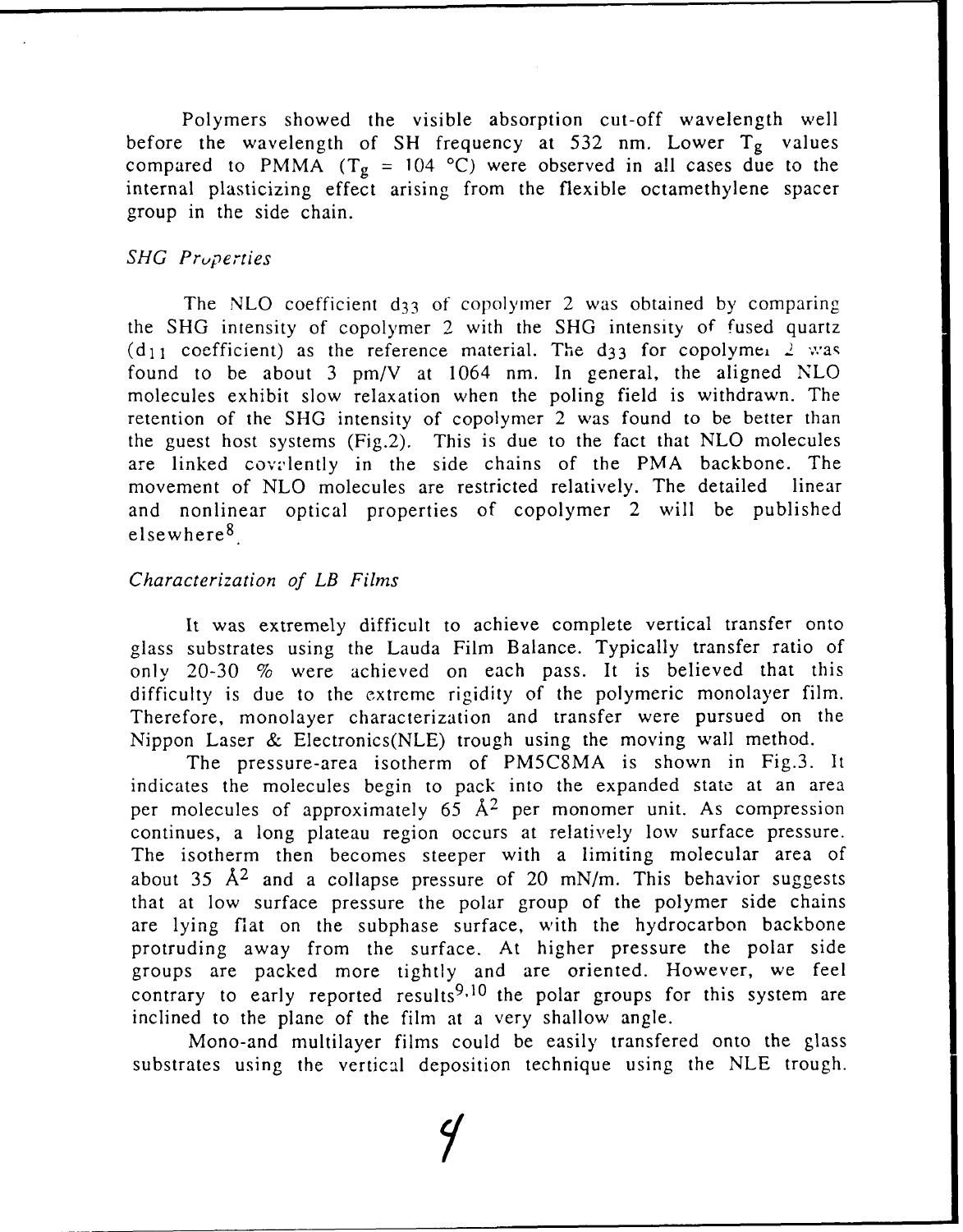Transfer ratios of about 1.0 (upstroke) and 0.95 (downstroke) were obtained on each pass. This improvement in transfer is believed to be due to a minimization of shear flow using the moving wall method.

Fig.4. shows the polarized UV-visible spectra at  $45^\circ$  incidence of a multilayer (11 layers) of PM5CSMA. The absorbance of the p-polarized spectrum is weak in comparison with that of the s-polarized spectrum. Similar behavior was observed for PM2C8MA and copolymers. Detailed data analysis indicates that the polar group (NLO molecules) in the side chain is lying in an orientation of about  $30^{\circ}$  to the substrate surface<sup>11,12</sup>. The SHG signal from a monolayer only 30 **A** thick is readly observable. The effective 'd' co-efficients, however, have not been calculated but are expected to be significant for this homopolymer.

Stearic acid is well known to have an ideal molecular orientation in LB films. Mixed monolayers of Stearic Acid and PM5C8MA were prepared in an attempt to optimize the orientation of the NLO molecules in the polymer. Fig.3. shows the pressure-area isotherm of PM5C8MA and stearic acid by using a mole ratio of 4 **:** 1. The curve is steeper when compared to that of PM5C8MA. The orientation of the NLO component is expected to be improved and hence further enhancement of the 'd' coefficient is expected. Further characterization studies regarding the orientation of the polar group in the side chain is in progress.

# **Acknowledgements**

We thank Mr. Pascal Miller for the calculation of tilt angle of NLO molecules in the side chain from polarized UV-visible spectra. Partial support for this work from Sekisui Chemical Co. Ltd. is gratefully acknowledged. We acknowledge NLE and MTI Corporation for the use of their demonstration trough.

# References

- 1. J. R. Hill. P. Pantelies, P. L. Dunn and G. J. Davies, Proceedings of SPIE-Nonlinear Optical Properties of Organic Materials II, (1989)165
- 2. M. Hayden, **G.** F. Sauter, F. R. Ore, P. L. Pasillas, J. M. Hoover, **G.** A. Lindsay, and R.A. Henry, J. Appl. Phys. 68 (2), 15, (1990)
- 3. R. S. Kumar, J. Kumar, S. S. Kumar, A. Blumstein, and S. K. Tripathy, "IUPAC Macromolecules", Proc. MACRO '88, Kyoto, 1988
- 4. B.L. Anderson, J. M. Hoover, **G.** Lindsay, B. G. Higgins, P. Strove, and S.T. Kowel, Thin Solid Films, 179 (1989) 413-421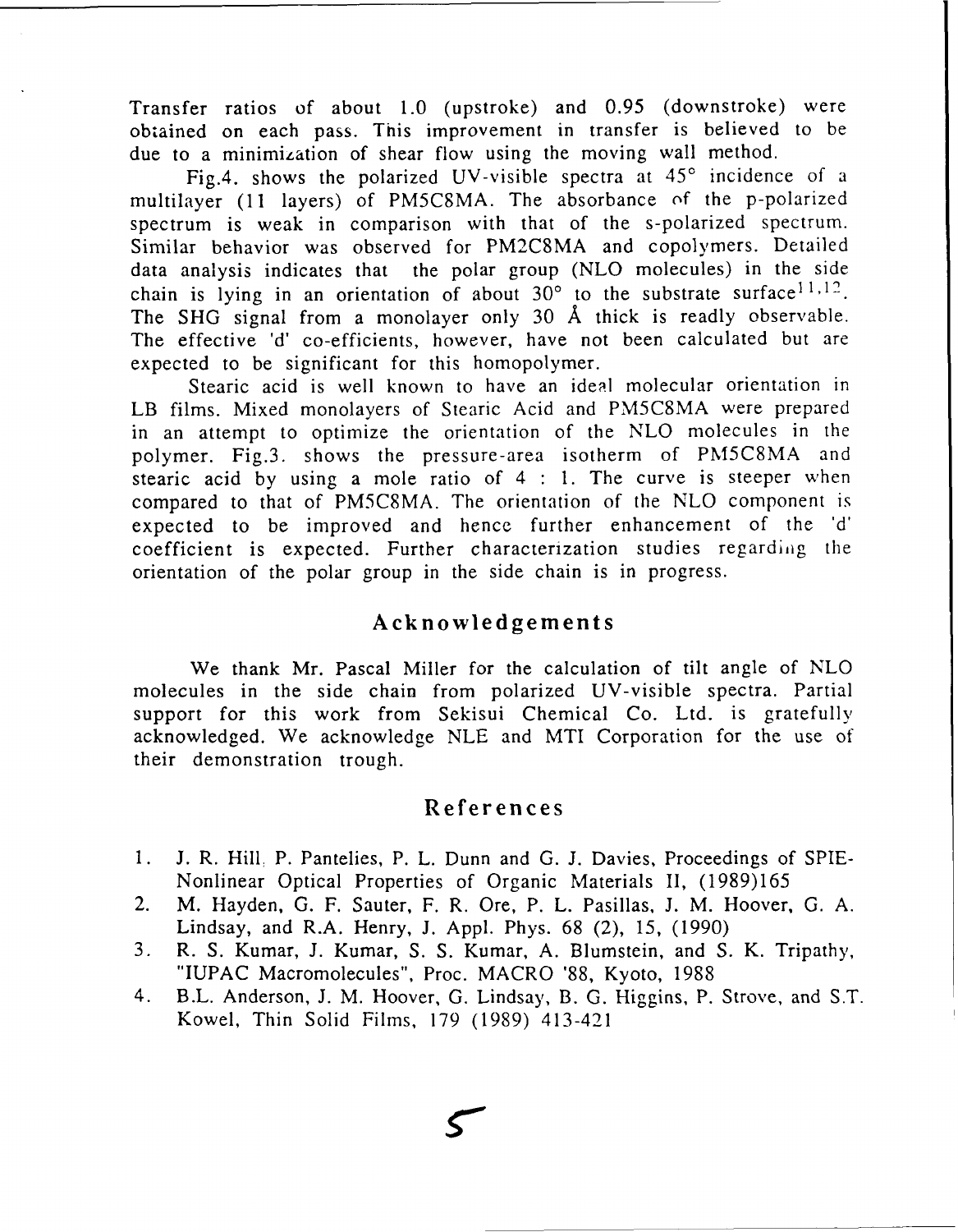- *5.* B. K. Mandal, T. Takahashi, M. Maeda, **S.** Kumar, **A.** Blumstein, and **S.** K. Tripathy, Makromol. Chem, in press
- **6. B. K. Mandal, Y. M. Chen, R. J. Jeng, T. Takahashi, J. C. Haung, J. Kumar,** and **S.** K. Tripathy, Eur. Polym. **J.,** to be submitted.
- **7.** H. Kumehara, T. Kasuga, T. Watenabe, and **S.** Miyata, Thin Solid Films, **17 8 (1989)175** -182
- **8.** Y. M. Chen, **A.** K. M. Rahaman. T. Takahashi, B. K. Mandal, **J.** Y. Lee, **J.** Kumar, and S. K. Tripathy, J. Polym. Sci., Polym. Phys. Edn. to be submitted
- **9.** M. M. Carpenter, **P.N.** Prasad, and **A. C.** Griffin, Thin Solid Films, **161 (1988)** *315-324.*
- **10. N.** Carr, and M. **J.** Goodwin, Makromol. Chem. Rapid Commun. **8, 487-** 493 (1987).
- **11.** H. Nakahara, K. Fukuda, K. Kitahara, and H. Nishi, Thin Solid Films, **178 (1988) 361-365**
- 12. H. Nakahara, H. Endo, K. Fukuda, and M. Sisido, Thin Solid Films, **178 (1988)** *355-360*



**PM5C8MA** (PM2C8MA)



copolymer (n **= 9.5 . 2.5)**

Fig. **1.** Structurc of horno- and copoymers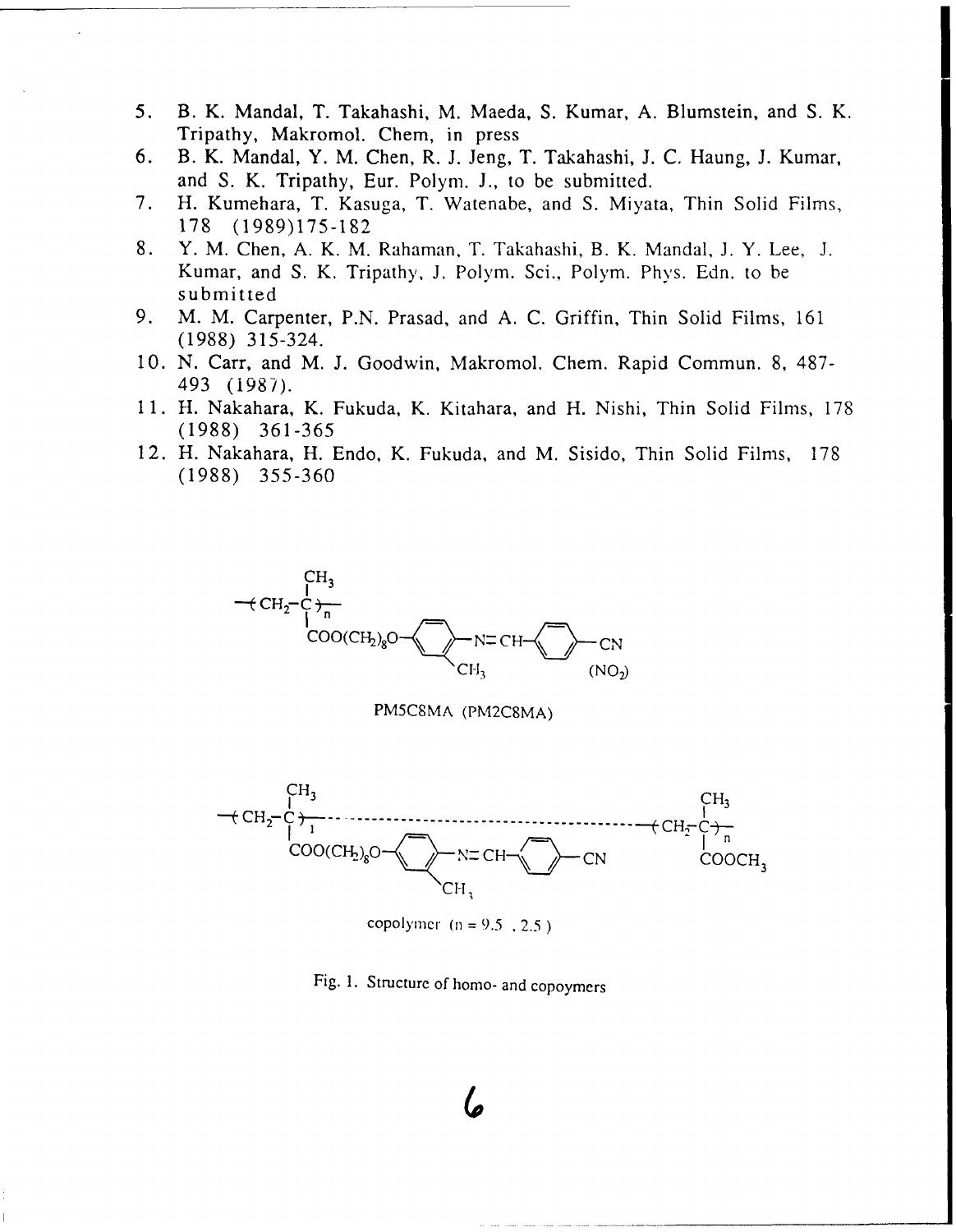| Polymer                   | a)<br>$\overline{\rm M}_{\rm w}$ | b)<br>$T_g$ /°C | $\mathcal{C}$ )<br>PDT/°C | d)<br>$\lambda_{\text{max}}(n m)$ |
|---------------------------|----------------------------------|-----------------|---------------------------|-----------------------------------|
| PM2C8MA                   | 5000                             | 66              | 240                       | 385                               |
| PM5C8MA                   | 4400                             | 52              | 285                       | 365                               |
| Coplymer 1<br>$(n = 2.5)$ | 17700                            | 78              | 275                       | 365                               |
| Coplymer 2<br>$(n = 9.5)$ | 86700                            | 89              | 266                       | 365                               |

Tab. 1. Physical properties of homo- and copolymers

a) Molecular weight was dctermined by GPC. Measurements were done in THF using polystyrene standard as reference.

**b) Tg** was determined **by DSC.**

**C)** PDT wvas determined from **TGA** cuive.

d) UV-visible absorption was measued in chloroform solution.



Fig.2. Retention of **SI-** properties **of** copolymer 2 and M5/PMMA with time<sup>8</sup>.